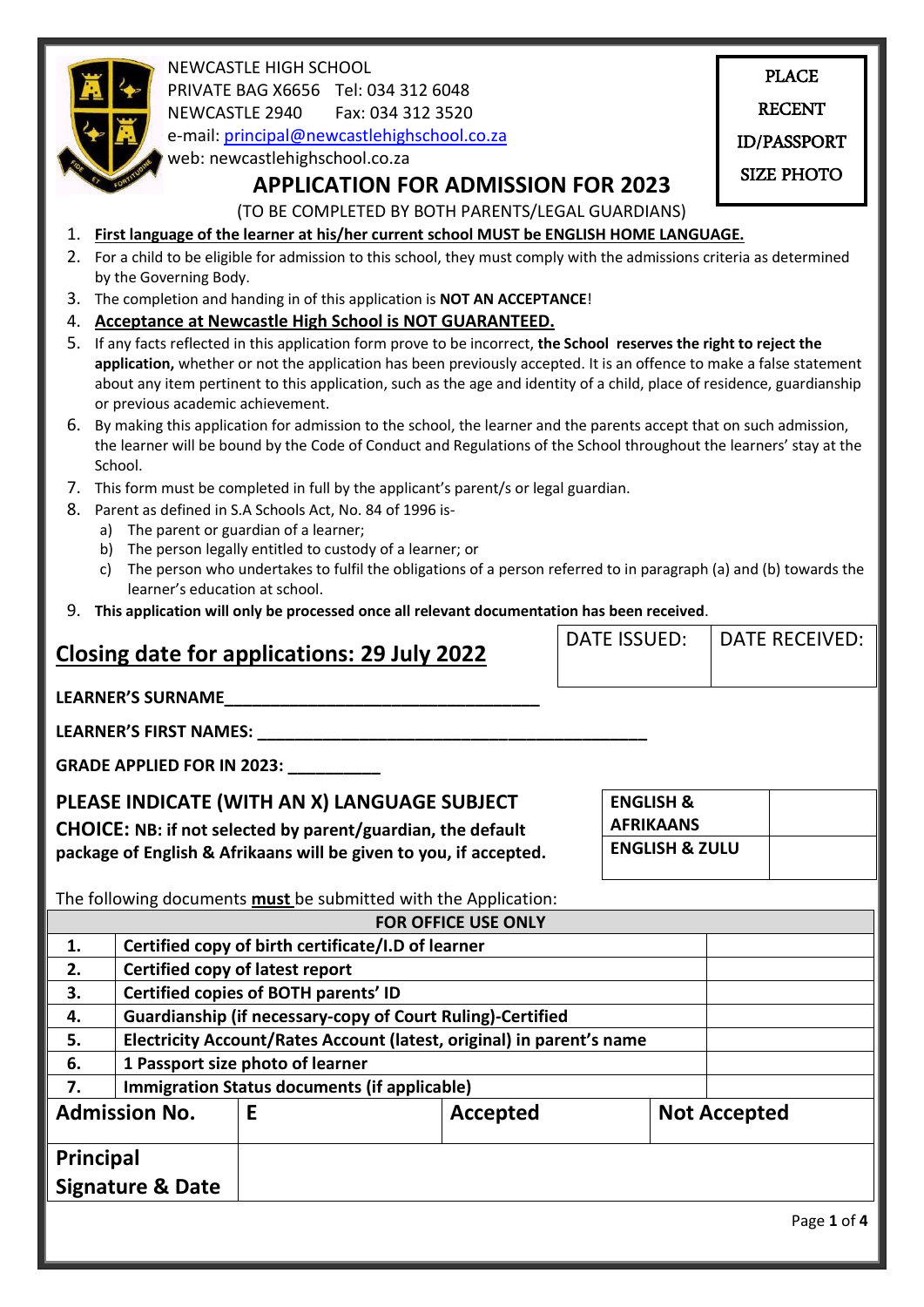| <b>1. PARTICULARS OF LEARNER</b>                                                                                                                                                            |                |                         |             |                |             |
|---------------------------------------------------------------------------------------------------------------------------------------------------------------------------------------------|----------------|-------------------------|-------------|----------------|-------------|
| Surname:                                                                                                                                                                                    | First name:    |                         |             |                |             |
| Date of Birth:                                                                                                                                                                              | Identity No:   |                         |             |                |             |
| Citizenship:                                                                                                                                                                                | Mother tongue: |                         |             |                |             |
| Learner living with (place an X)                                                                                                                                                            |                | Both parents            | Mother only | Father only    | other       |
| Give relationship details, if other                                                                                                                                                         |                |                         |             |                |             |
| Immigrant? Yes/No. if yes, state date of entry                                                                                                                                              |                |                         |             |                |             |
| in South Africa                                                                                                                                                                             |                |                         |             |                |             |
| If not South African - supply Residence Permit Number                                                                                                                                       |                |                         |             |                |             |
| <b>SCHOLASTIC</b><br>1.1.                                                                                                                                                                   |                |                         |             |                |             |
| <b>Current Grade:</b>                                                                                                                                                                       |                | Name of current school  |             |                |             |
| Number of years at                                                                                                                                                                          |                | Has pupil been expelled |             |                |             |
| above school                                                                                                                                                                                |                | from/refused admission  |             |                |             |
|                                                                                                                                                                                             | to any school? |                         |             |                |             |
|                                                                                                                                                                                             |                |                         |             |                |             |
| <b>ASSOCIATION WITH NEWCASTLE HIGH SCHOOL</b><br>1.2.                                                                                                                                       |                |                         |             |                |             |
| Were any siblings at this school before? Please supply details of them and years attended.                                                                                                  |                |                         |             |                |             |
| <b>Name &amp; Surname</b>                                                                                                                                                                   |                | <b>Year from</b>        |             | <b>Year to</b> |             |
| 1.                                                                                                                                                                                          |                |                         |             |                |             |
| 2.                                                                                                                                                                                          |                |                         |             |                |             |
|                                                                                                                                                                                             |                |                         |             |                |             |
| 3.<br>1.3.                                                                                                                                                                                  |                |                         |             |                |             |
| <b>LEARNER PROFILE</b>                                                                                                                                                                      |                |                         |             |                |             |
| A brief resumé of your achievements from previous school and current school year, including<br>sporting and cultural activities.                                                            |                |                         |             |                |             |
| 1. Academic:                                                                                                                                                                                |                |                         |             |                |             |
|                                                                                                                                                                                             |                |                         |             |                |             |
|                                                                                                                                                                                             |                |                         |             |                |             |
|                                                                                                                                                                                             |                |                         |             |                |             |
| 2. Leadership:                                                                                                                                                                              |                |                         |             |                |             |
|                                                                                                                                                                                             |                |                         |             |                |             |
|                                                                                                                                                                                             |                |                         |             |                |             |
|                                                                                                                                                                                             |                |                         |             |                |             |
| 3. Other Co-Curricular:                                                                                                                                                                     |                |                         |             |                |             |
|                                                                                                                                                                                             |                |                         |             |                |             |
|                                                                                                                                                                                             |                |                         |             |                |             |
| 2. PARTICULARS OF BIOLOGICAL PARENTS                                                                                                                                                        |                |                         |             |                |             |
| Particulars of both biological parents are required. In the case of a deceased parent please<br>indicate this on the form and a certified copy of the Death Certificate should be included. |                |                         |             |                |             |
| <b>FATHER</b>                                                                                                                                                                               |                |                         |             | <b>MOTHER</b>  |             |
| Surname:                                                                                                                                                                                    |                | Surname:                |             |                |             |
|                                                                                                                                                                                             |                |                         |             |                |             |
| First names:                                                                                                                                                                                |                | First names:            |             |                |             |
|                                                                                                                                                                                             |                |                         |             |                |             |
| I.D. Number:                                                                                                                                                                                |                | I.D. Number:            |             |                |             |
|                                                                                                                                                                                             |                |                         |             |                | Page 2 of 4 |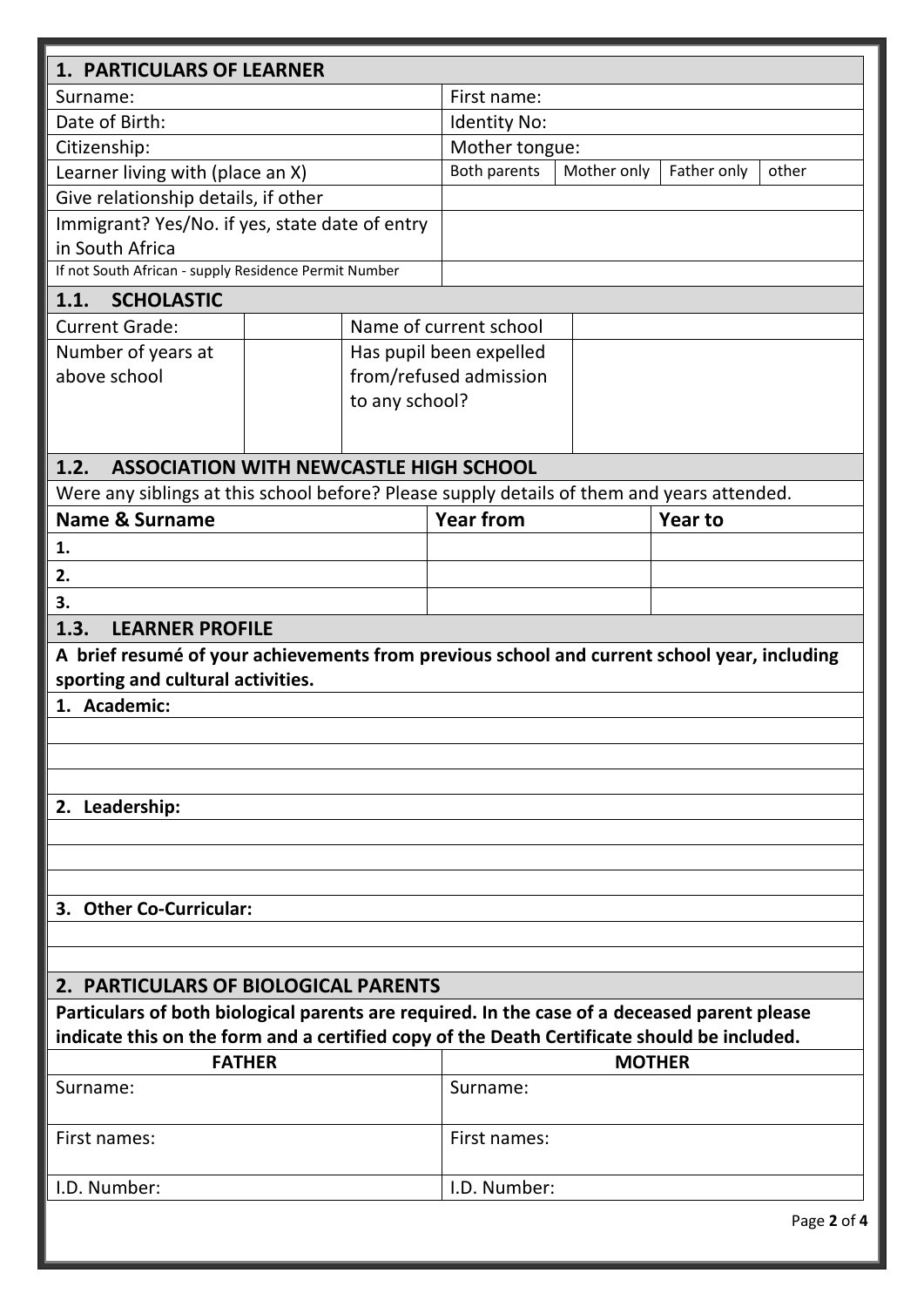| <b>Marital Status:</b>                                         | <b>Marital Status:</b>                                                                                    |
|----------------------------------------------------------------|-----------------------------------------------------------------------------------------------------------|
| Married/Single/Divorced/Widowed                                | Married/Single/Divorced/Widowed                                                                           |
| (Delete whichever not applicable)                              | (Delete whichever not applicable)                                                                         |
| <b>Residential Address (street):</b>                           | Residential Address (street):                                                                             |
|                                                                |                                                                                                           |
|                                                                |                                                                                                           |
| Number of years at above address:                              | Number of years at above address:                                                                         |
| <b>Postal Address:</b>                                         | <b>Postal Address:</b>                                                                                    |
|                                                                |                                                                                                           |
|                                                                |                                                                                                           |
| Home Telephone No:                                             | Home Telephone No:                                                                                        |
| Cell No:                                                       | Cell No:                                                                                                  |
| <b>Employers / Business Name and Address:</b>                  | <b>Employers / Business Name and Address:</b>                                                             |
|                                                                |                                                                                                           |
|                                                                |                                                                                                           |
|                                                                |                                                                                                           |
| Employers/Business Telephone No:                               | Employers/Business Telephone No:                                                                          |
|                                                                |                                                                                                           |
| Occupation:                                                    | Occupation:                                                                                               |
|                                                                |                                                                                                           |
|                                                                |                                                                                                           |
| 3. PARTICULARS OF STEP-PARENTS/LEGAL GUARDIANS (if applicable) |                                                                                                           |
| "FATHER"                                                       | Court rulings in respect of foster/step-parents or guardians must accompany this application.<br>"MOTHER" |
|                                                                |                                                                                                           |
| Surname:                                                       | Surname:                                                                                                  |
| First names:                                                   | First names:                                                                                              |
| I.D.Number:                                                    | I.D.Number:                                                                                               |
| Relationship to Learner:                                       | Relationship to Learner:                                                                                  |
| Residential Address (street):                                  | <b>Residential Address (street):</b>                                                                      |
|                                                                |                                                                                                           |
|                                                                |                                                                                                           |
|                                                                |                                                                                                           |
| Number of years at above address:                              | Number of years at above address:                                                                         |
| <b>Postal Address:</b>                                         | <b>Postal Address:</b>                                                                                    |
|                                                                |                                                                                                           |
|                                                                |                                                                                                           |
| Home Telephone No:                                             | Home Telephone No:                                                                                        |
| Cell No:                                                       | Cell No:                                                                                                  |
| <b>Employers / Business Name and Address:</b>                  | <b>Employers / Business Name and Address:</b>                                                             |
|                                                                |                                                                                                           |
|                                                                |                                                                                                           |
|                                                                |                                                                                                           |
| Employers/Business Telephone No:                               | Employers/Business Telephone No:                                                                          |
|                                                                |                                                                                                           |
| Occupation:                                                    | Occupation:                                                                                               |
|                                                                |                                                                                                           |
|                                                                |                                                                                                           |